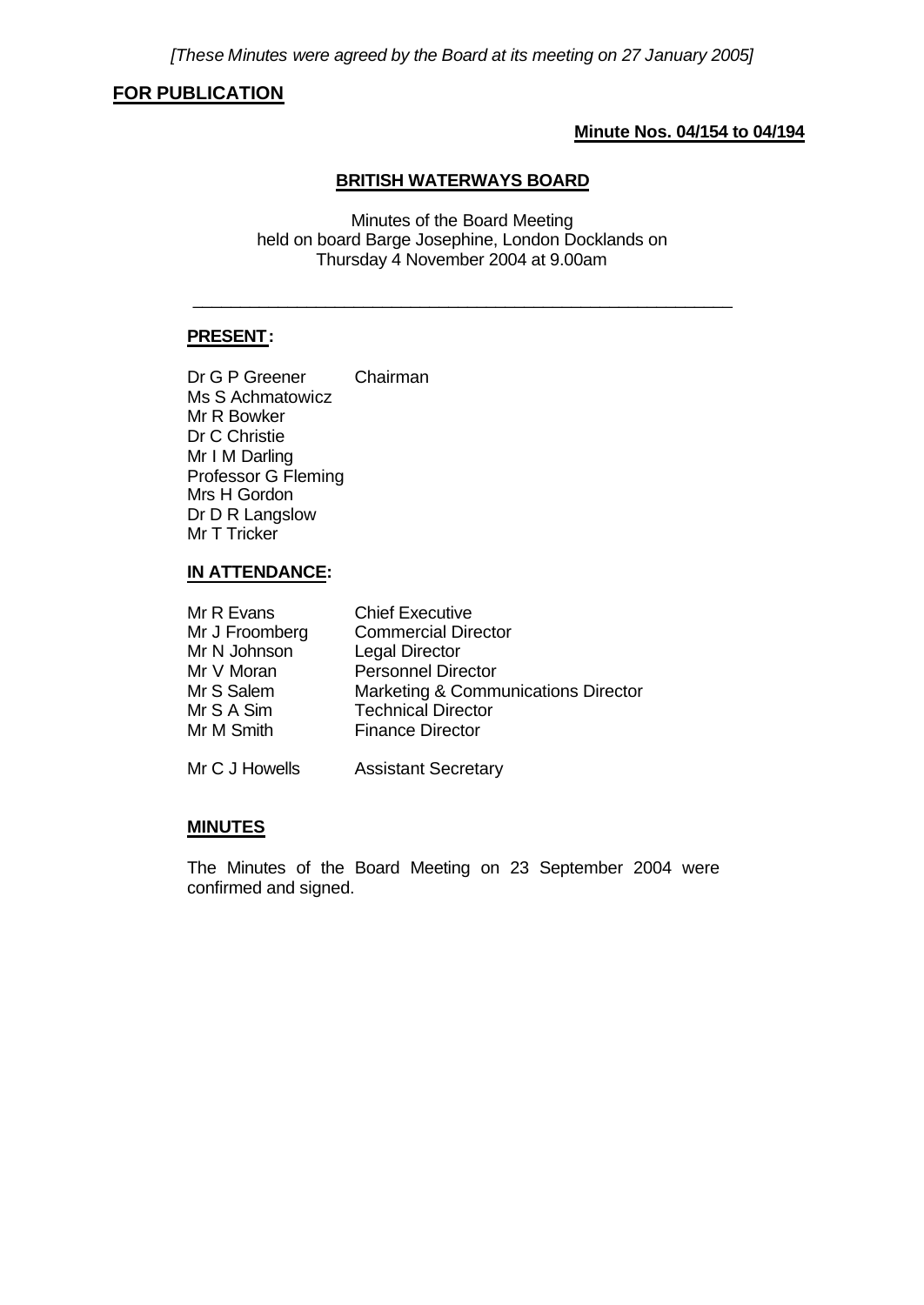# **MATTERS ARISING**

# **BP Grangemouth (Minute 04/129)**

04/154 **[Text omitted as commercially confidential].** 

Dr Christie reported on the lunch he had attended with the Chairman and Operations Director of Scottish Water. Following this lunch, Scottish Water had written to BW with the proposal that BW consider making its expertise in waterside property development available to the Company in developing its own estate. Mr Evans confirmed that this proposal was being reviewed by the Executive. It was noted however, that the scope for this in practice was limited with the Scottish Water's property having little or no connection with BW's.

# **Waterscape (Minute 04/130)**

04/155 Mr Bowker would join Ms Achmatowicz on the Group responsible for reviewing the progress of Waterscape.

# **Design Panel (Minute 04/142)**

04/156 The Chief Executive confirmed that he had contacted the Commission for Architecture and the Built Environment about providing advice to BW on the quality of design of developments along the network. He felt this was the right approach and the Wood Wharf Development would probably be the first to benefit in this way.

### **End-to-End Review (Minute 04/143)**

04/157 The Chairman referred to the letter from the Chairman of the Inland Waterways Association that had been tabled at the last meeting and his response to this that had been copied to Board Members. He felt that progress was being made in addressing the issues arising from the IWA's response to the End-to-End Review and there would be a further opportunity to gauge this at the national User Group Meeting on 16 November.

> Dr Greener also confirmed that the reply to the letter from IWA on waterways' freight was in preparation and would be copied to Board Members.

### **CHIEF EXECUTIVE'S REPORT & FINANCIAL REVIEW**

04/158 The Board noted BWB 3161.

### **Financial Performance**

04/159 The Chief Executive advised that the Quarter 2 Review and the forecast full-year outturn had been prepared with the benefit of visits and extensive discussion with Business Unit teams by himself and the Finance Director.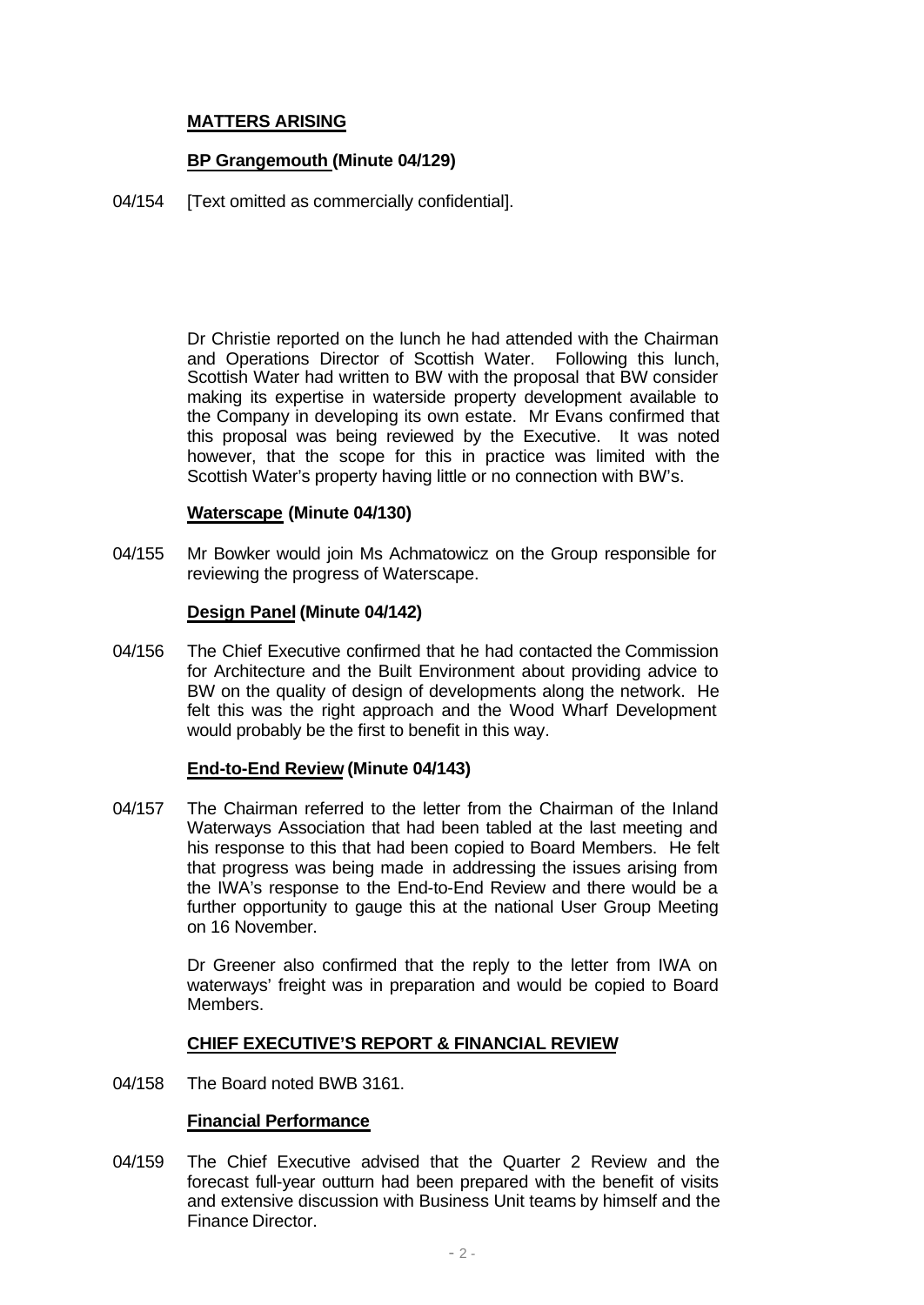The Finance Director reported on the first half year financial results, noting that an operating profit had been recorded for the first half year 2004/05. This was consistent with the pattern of income and expenditure in previous years. Most of the major works on the network take place during the winter months to avoid disruption to customers. Given the concentration of major works in the second half of the year, the latest forecast of the operating result at the end of the 2004/05 financial year remained unchanged.

The Board welcomed the update, particularly the commentary on major ventures and the close level of financial control it demonstrated.

## **Employee Survey**

04/160 The Chief Executive referred to the outcomes of the 2004 Employee Survey. This showed as expected that overall employee satisfaction and motivation levels had reduced since the last full survey in 2001 due to the impact of re-organisation and redundancies but showed improvement on the 2003 interim survey. Mr Evans also noted that the independent research company undertaking the survey had confirmed that levels were not untypical of an organisation undergoing structural change and had identified some recent recovery in morale. Work was in hand to ensure this continued.

### **Stakeholder Relations – British Marine Federation**

04/161 The Board strongly endorsed the Executive's approach to seeking to re-establish a constructive working relationship with the British Marine Federation, which had been damaged by arguments over the introduction of the Marinas Protocol. Successfully persuading the Waterway's Minister, who was supportive of BW's approach, to meet the Federation and the Chief Executive's proposal that members of BW's Fair Trading Group should meet two or three fellow BMF Council Members, were examples of actions being taken. The Board endorsed this constructive approach.

### **Rates**

04/162 It was noted that BW was likely to have to begin payment of business rates on core assets whilst an appeal was lodged. DEFRA was seeking to have the decision of the Valuation Office reviewed and the Waterway's Minister had agreed to write to the Treasury Minister, Mr Boateng. No substantive progress had been made in Scotland.

### **Spending Review**

04/163 The Chief Executive reported on his meeting with the Waterways Minister at which he had been accompanied by the Chairman. The Minister had outlined the likely shape of the forthcoming grant settlement for BW.

> The Board agreed that when the grant was known, the Executive should prepare for DEFRA a full report on the consequences of that level of funding. They particularly felt that the adverse consequences for the business of not inflating grant should be clearly underlined.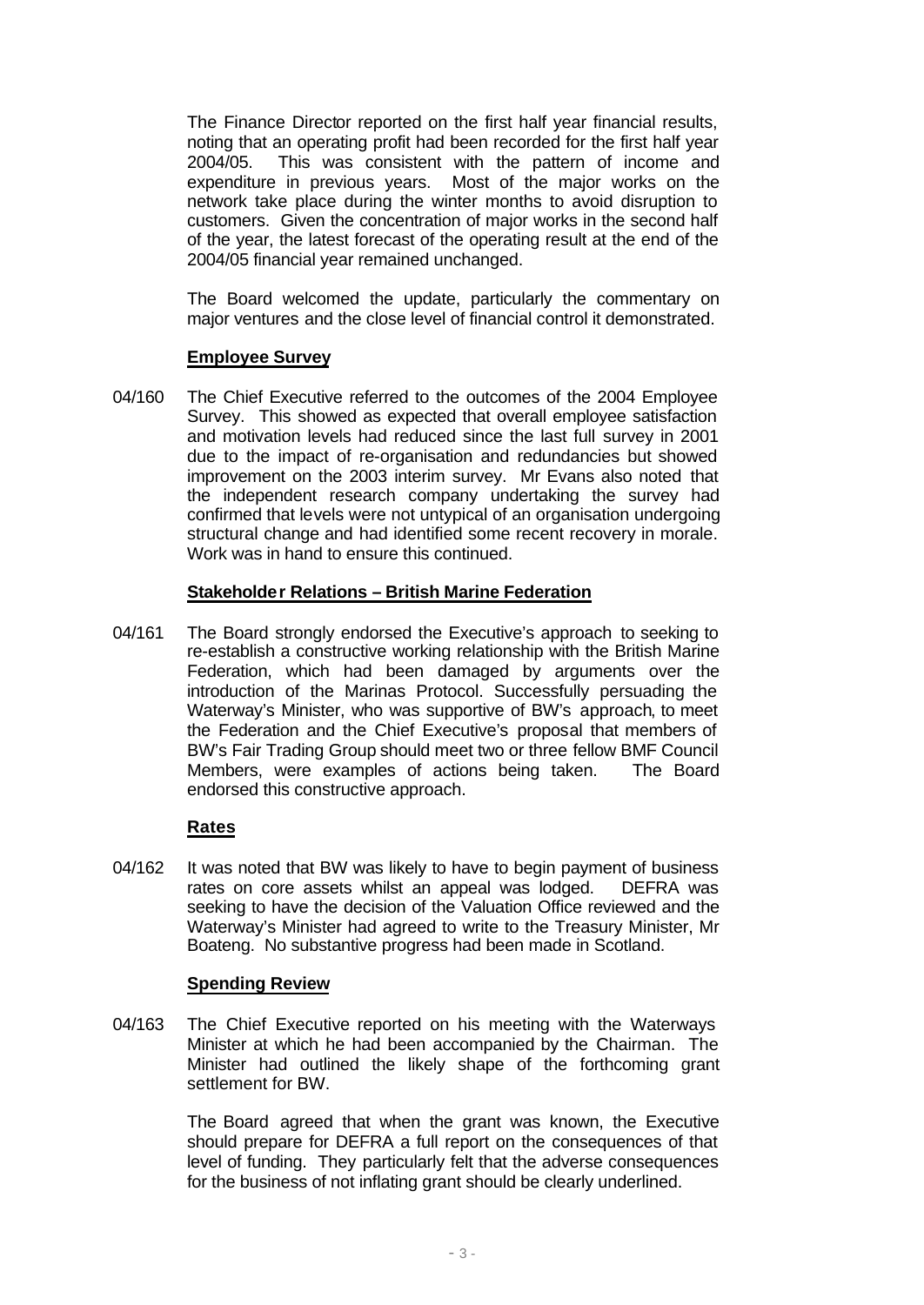## **Scottish Executive Grant**

04/164 The Board welcomed the announcement by the Scottish Minister of increases in grant funding for the year 2006/07 and 2007/08 of £2m and £2.5m respectively, giving a baseline grant of £11.4m in 2007/08. They took this as a clear demonstration of the confidence the Scottish Executive had in BW Scotland and the benefits the Scottish canals were delivering.

## **Restoration Business**

04/165 The Board welcomed the recent significant progress on key restoration schemes viz the Cotswolds, Montgomery, Bow Back Rivers, Liverpool Link, Manchester Bolton Bury, Northern Reaches and Droitwich.

## **Ventures**

04/166 The Board reviewed in detail the progress of the four major ventures i.e. BWML, ISIS, Waterscape and Watergrid.

## **BWML**

04/167 The Board noted the good progress of BWML in its first year of operation and that it expected to meet its target of achieving a profit in the year. They congratulated the Company on its progress.

> The Chief Executive identified three issues which demonstrated the commitment to the protocol and criteria for transfer:

- **(i)** it had been decided that as the proposed marina at Clarence Dock, (Leeds) (one of the second group of marinas currently under review for transfer) was not yet operational it should not be considered for transfer to BWML.. Instead, it had been decided to place the business opportunity on the open market and BWML could consider whether to bid;
- **(ii)** at Sawley Marina, BWML had identified some land unused by BW which was suitable for expansion of its operation, but not sufficiently large to form a separate marina. Whilst there would be logic in negotiating a sale to BWML on arms-length terms, it was accepted there might be a case for going to the open market. The Executive had decided to refer the issue to the Board's Fair Trading Sub-Group;
- **(iii)** the recent BW ventures conference had revealed the scope for individual ventures to combine to exploit a variety of waterside opportunities, including pubs and marinas. The Executive recognised the need for this process of engagement to be fair and open to ensure competition compliance and would, again, refer this to the Board's Fair Trading Sub-Group.

# **ISIS**

04/168 The Chief Executive also reported good progress by ISIS.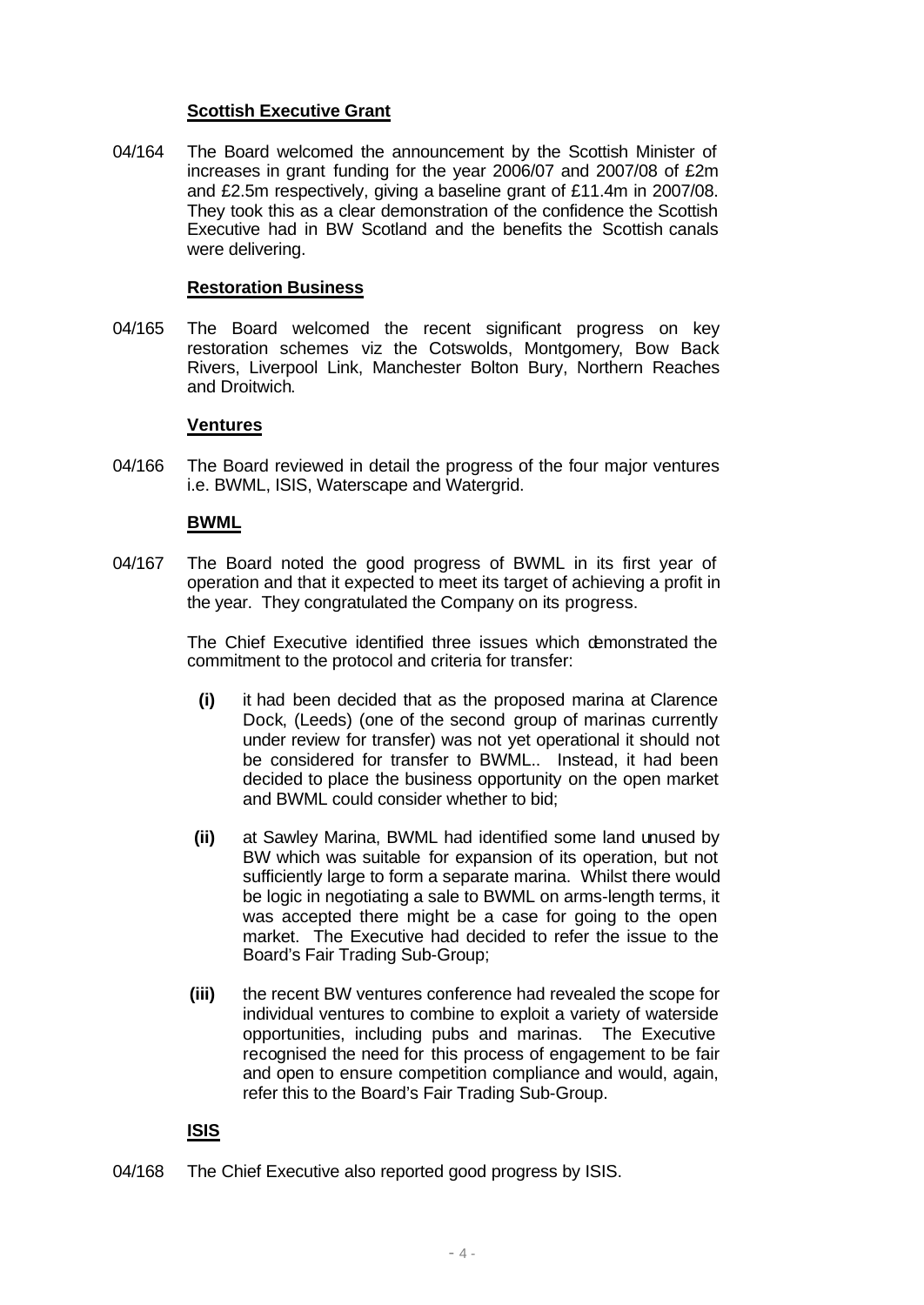He undertook to review further with Mrs Gordon her comments on the direction now being taken by ISIS and ensure they were captured in future reports.

### **Waterscape**

04/169 [Text omitted as commercially confidential].

It was agreed Board Members would ensure they were fully familiar with the Waterscape website before the January review.

The Chief Executive recalled his recent meeting with a major Hire Boat company. One outcome was the need to improve BW's approach to major client account management. This message was being disseminated throughout the business.

# **Watergrid**

04/170 [Text omitted as commercially confidential].

# **Craft Licence Index**

04/171 The Board noted that the increase in licence fees from  $1<sup>st</sup>$  April 2005, under the Indexation method it had agreed in 2003, would be 2.9%.

### **Complaints**

04/172 The Board reviewed complaints data for the second quarter (to 30 September). Vegetation management had been the largest single complaint as highlighted at the previous Board Meeting. It was confirmed that actions were in hand to improve vegetation management in line with the Chief Executive's commitment at the Annual Meeting.

## **END-TO-END REVIEW**

04/173 The Board considered BWB 3158 by the Chief Executive. This gave his view of the likely outcomes of the DEFRA review of British Waterways. The Board agreed that the outcomes were generally to be welcomed. It was evident that the review had greatly increased DEFRA's perception of BW's role and recognition of its needs.

The Chief Executive briefed the Board on the arrangements for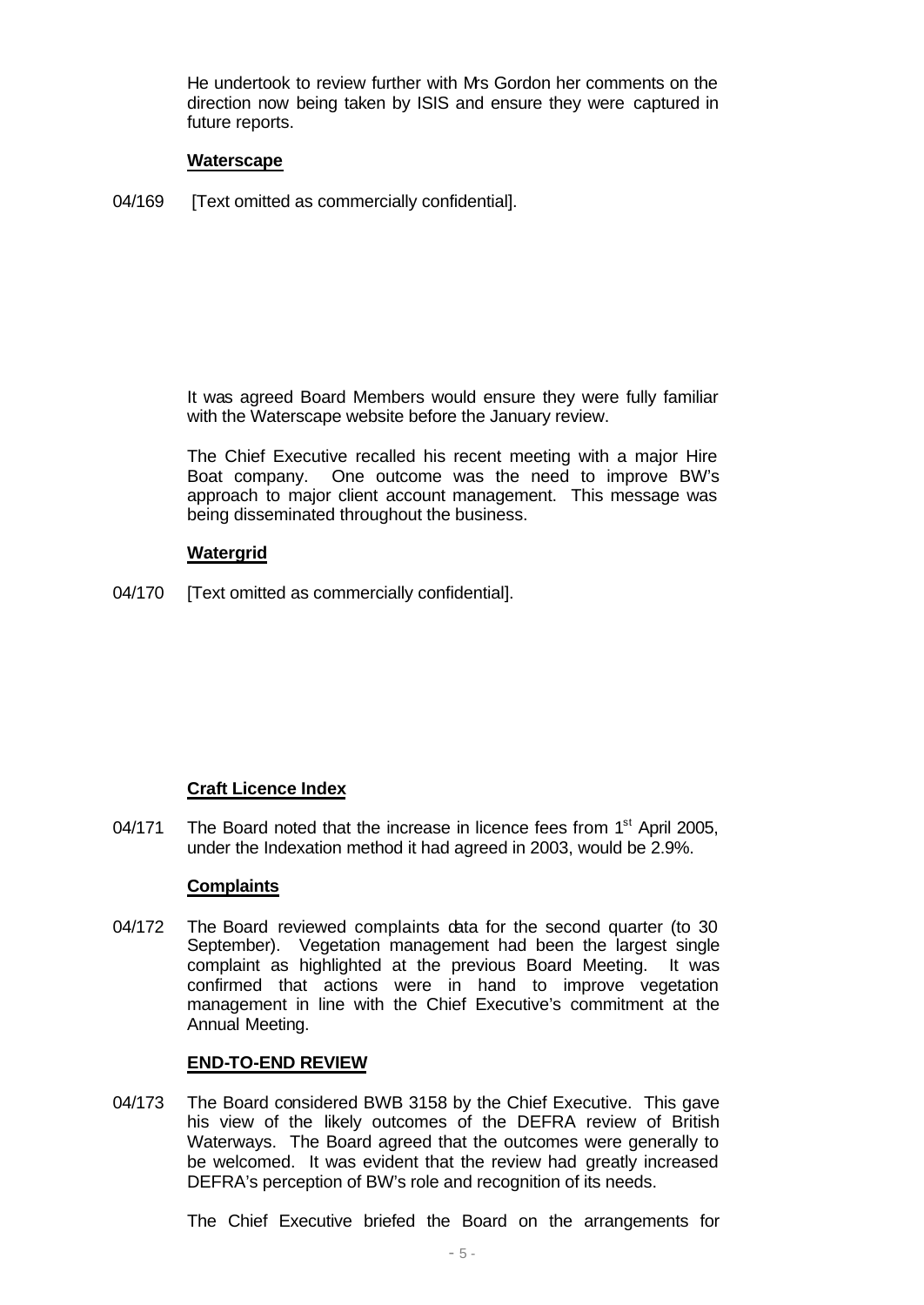completing the review and implementing its proposals. He advised that BW would be invited to comment on a final draft, which would then be the subject of a meeting between BW Board Members and the Waterways Minister. He would circulate an Executive Summary of the final draft to Board Members for confirmation they were content, particularly concerning the new policy "architecture" that was being recommended. Subject to the Minister's agreement to the recommendations, it would then be for DEFRA to implement them.

# **STRATEGIC DISCUSSION DOCUMENT**

04/174 The Chairman recalled the informal Board discussion the previous day on the 10-Year Strategy Discussion Document 2005/06 – 2014/15. This had focussed on the three key issues identified at the September Board Meeting (Minute 04/144 referred) together with further discussion topics based on Board Members' comments following that meeting.

> It was agreed that the Chairman, Chief Executive and Strategic Planner would consider the Strategy Discussion Document in the light of the points agreed in the discussion with a view to bringing the finally agreed strategy to the Board for approval at the January Meeting.

# **OPERATIONAL PROJECTS (BWB 3164)**

- 04/175 The following project was approved:
	- **Derwent Lock & Shardlow Lock, Trent & Mersey Canal – Shardlow - £821k Arrears; £221k Risk Allocation Arrears;**

The Executive Summaries of the following projects, which has been agreed by the Executive Directors were noted: -

- **Whitely Street Washwall Repairs, Bingley, Leeds & Liverpool Canal £480k Gross (Risk Allocation £60k) £240k Net;**
- **Tring Reservoir Grand Union Canal £300k (Risk Allocation £31k);**
- **Lock Gearing Replacement, Kennet & Avon Canal, £275k (Risk Allocation £11k);**
- **Bow Locks Footbridge, River Lee Navigation £263k (Risk Allocation £31k) Arrears;**

# **PENSION FUND ACTUARIAL VALUATION**

04/176 The Board considered BWB 3160 by the Finance and Personnel Directors.

> [Declarations of interest were received from the Chairman, Ms Achmatowicz, Dr Christie and Mrs Gordon as Directors of British Waterways Pension Trustees Limited. It was agreed they should remain and participate in the discussion].

> The Finance Director described the work since the last meeting of the Board to firm up proposals for dealing with the pension scheme deficit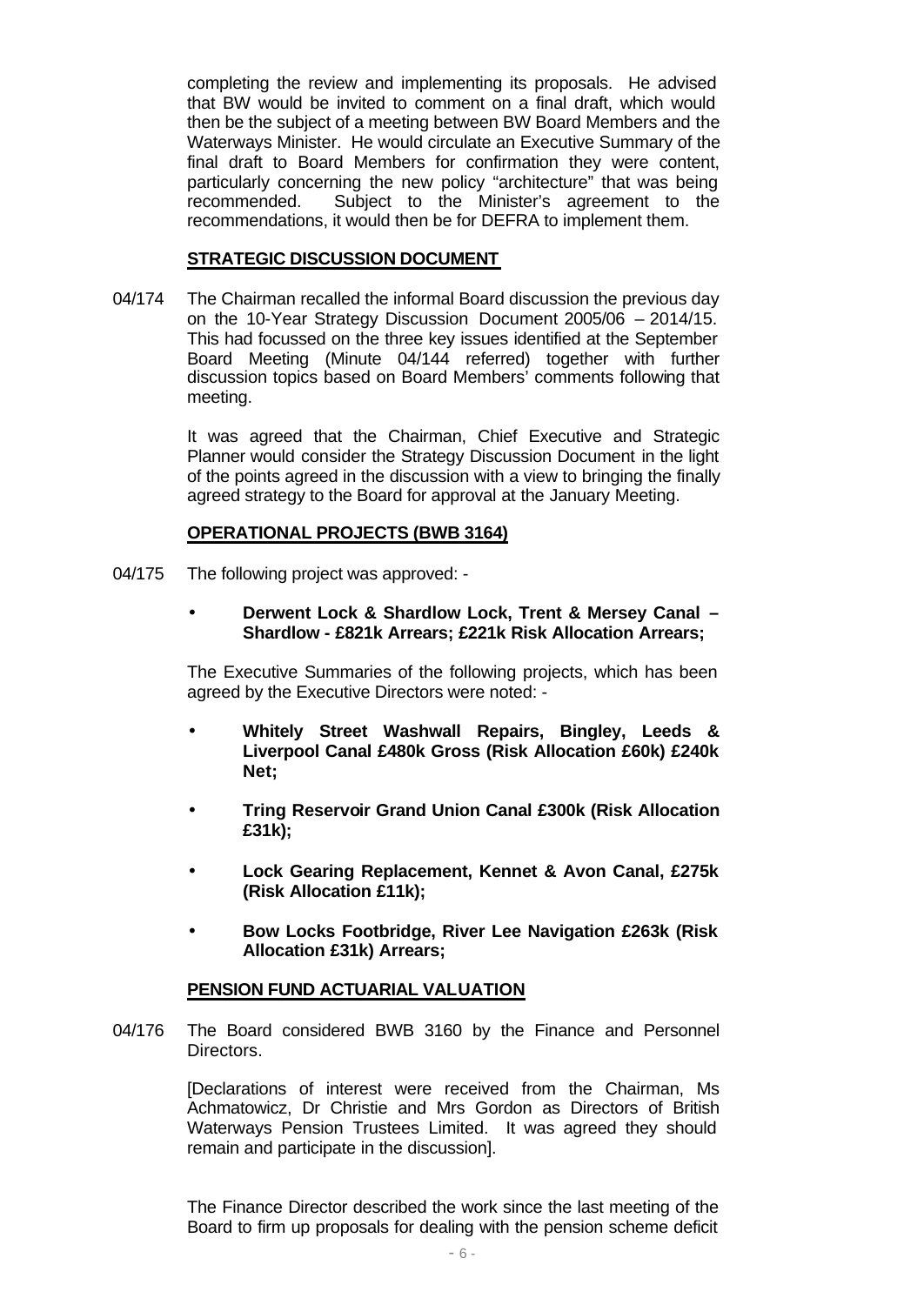under overarching objectives confirmed by the Board. These objectives were securing the long-term future of the Defined Benefit Pension Scheme, maintaining the affordability of the Scheme for the employer and working in partnership with employees, the Committee of Management and the Trustee.

Mr Smith then outlined the principal features of the proposed solution as set out in the Board Report and which was recommended for formal adoption by the Board prior to presentation to the Committee of Management and the Trustee.

The Board noted that there was some flexibility in terms of the proposal that emerged from this process within the overall criteria of affordability. Some options were highlighted by Board Members.

The Personnel Director also referred to informal discussions he had had with trade union representatives and the possibility that they might propose some adjustments to the Committee of Management.

The Board noted the reports from the Directors and approved the proposals that had been submitted to them. It was felt that they met the objective of retaining an affordable defined benefits scheme. They were also consistent with the values of the business. It was agreed that the scheme compared favourably with occupational pension schemes in general and this was a point to be highlighted in communicating the outcome.

It was further noted that following the presentation and discussion with the Committee of Management and the Trustee a final position would be brought forward for ratification by the Board at the January meeting. Recommended scheme changes were to be effective from 1<sup>st</sup> April 2005. The Actuary would then issue his final report to reflect both the deficit of £42m and the repayment plan. There would be a programme of internal communications to ensure the outcome was well understood by employees.

# **COMMERCIAL UPDATE & COMMERCIAL PROJECTS (BWB 3157)**

04/177 The Board noted progress on the 2004/05 investment and disposal strategy.

> The Commercial Director reported significant progress in the H<sub>2</sub>0 Joint Venture and a fuller report would be made to the next Board Meeting.

> The Finance Director, responding to Professor Fleming, reported that Covelink, the company that had been manufacturing amphibious boats for BW had gone into administration. He was meeting the Administrator to reaffirm BW's exit strategy. He advised that the lessons learnt from the project were documented in an internal audit report.

# **Waterside Pubs Partnership (WP5)**

04/178 The Commercial Director recalled that the Board had agreed at its previous meeting that final approval of WP5 should be delegated to its Sub-Group.

Sub-Group members confirmed that the issues they had raised had all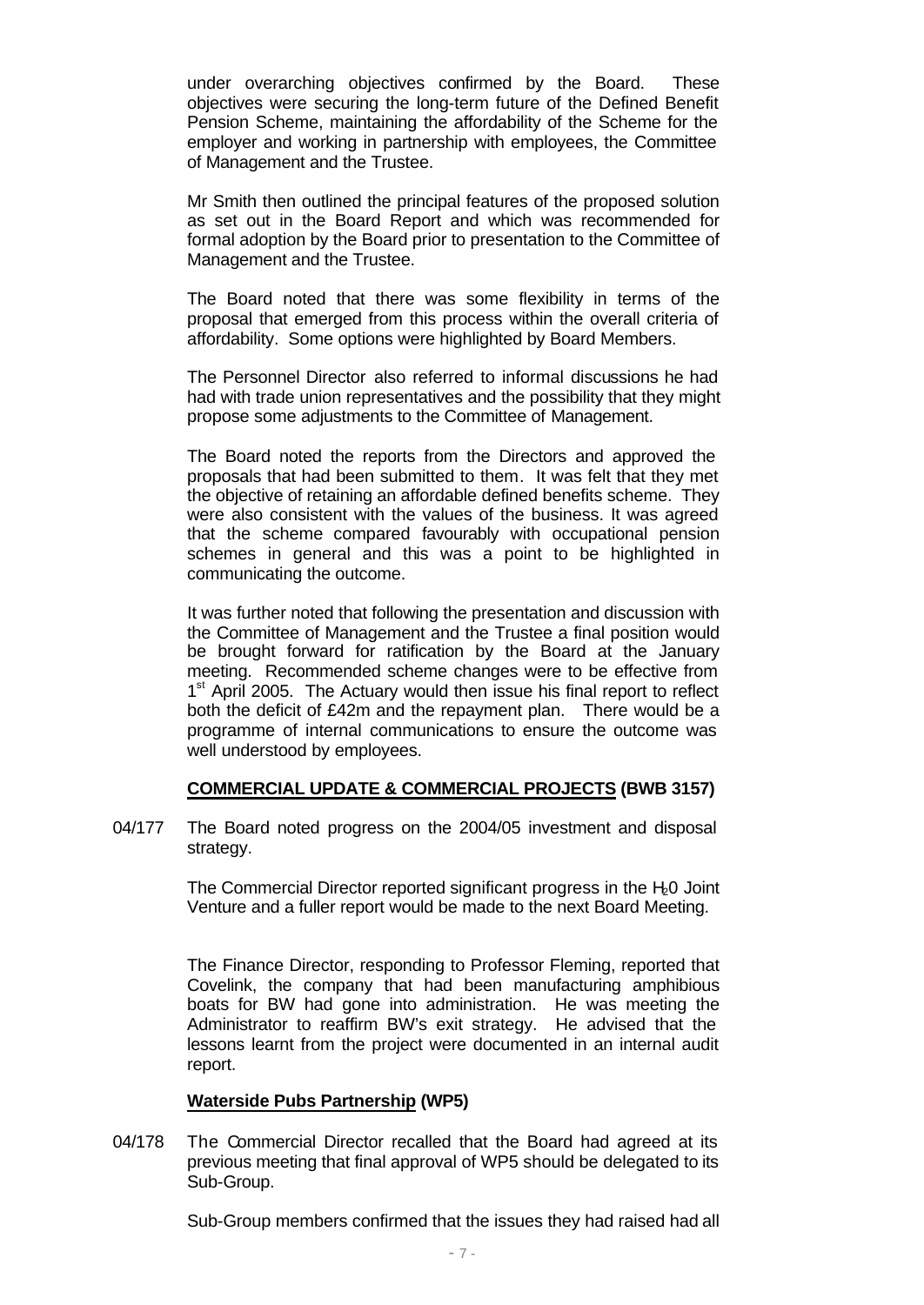been addressed and in particular they were satisfied that the contractual documents embodied and would ensure the delivery of the individual BW values. Additionally, Mrs Gordon and Ms Achmatowicz had met a main Board Director of Scottish & Newcastle and a Director of its Pub Enterprises company. Following a detailed discussion, they were able to confirm they were a suitable partner for the venture. It had been agreed to have a progress review meeting in a year's time.

On this basis, the Sub-Group confirmed its approval of the formation of WP5 and this was noted by the Board.

### **Progress on Wood Wharf**

04/179 The Board delegated selection of preferred bidder status to its Property Working Group with advice also from Dr Greener and Mr Bowker.

A final recommendation for the Board would follow early in 2005.

## **Bridge Inn Ratho**

04/180 The report on the present position of the Bridge Inn and the preferred method of acquiring the business was noted. It was confirmed that BW Scotland's intention to extend its arrangements for the restaurant boats would be confined to leased moorings and a turnover related trading agreement.

## **Ellesmere Port & Weston Point**

04/181 It was noted that full reports and recommendations for these disposals would be presented to the Board either in correspondence or at the January meeting.

# **Disposal of Land at Lea Road, Waltham Abbey**

04/182 The Board considered a proposal for the disposal of land at Lea Road, Waltham Abbey. [Text omitted as commercially confidential].

> In the discussion, the Board focussed on two elements of the proposal viz demolition of the Old English Gentleman pub and the relocation of the lock cottage. It was agreed these raised issues regarding BW's accepted role as guardian of the waterways heritage, particularly how this was defined and applied against competing resource priorities and the options for retaining heritage buildings in developments and their cost. It was noted that the future of North Warehouse, Sharpness, referred to in the Chief Executive's briefing paper, raised similar issues and that a group of Board members and BW's National Heritage Adviser would be visiting the site to explore these and would report back. It was also noted that the Waltham Abbey proposals for the pub and lock cottage were subject to further detailed technical investigations.

> The Board approved the project, subject to notification if the need for an alternative solution arose from the technical assessment of the lock cottage and welcomed the opportunity for a general debate of the issues viz-a-viz Sharpness.

# **Stoke-on-Trent – Etruria Valley**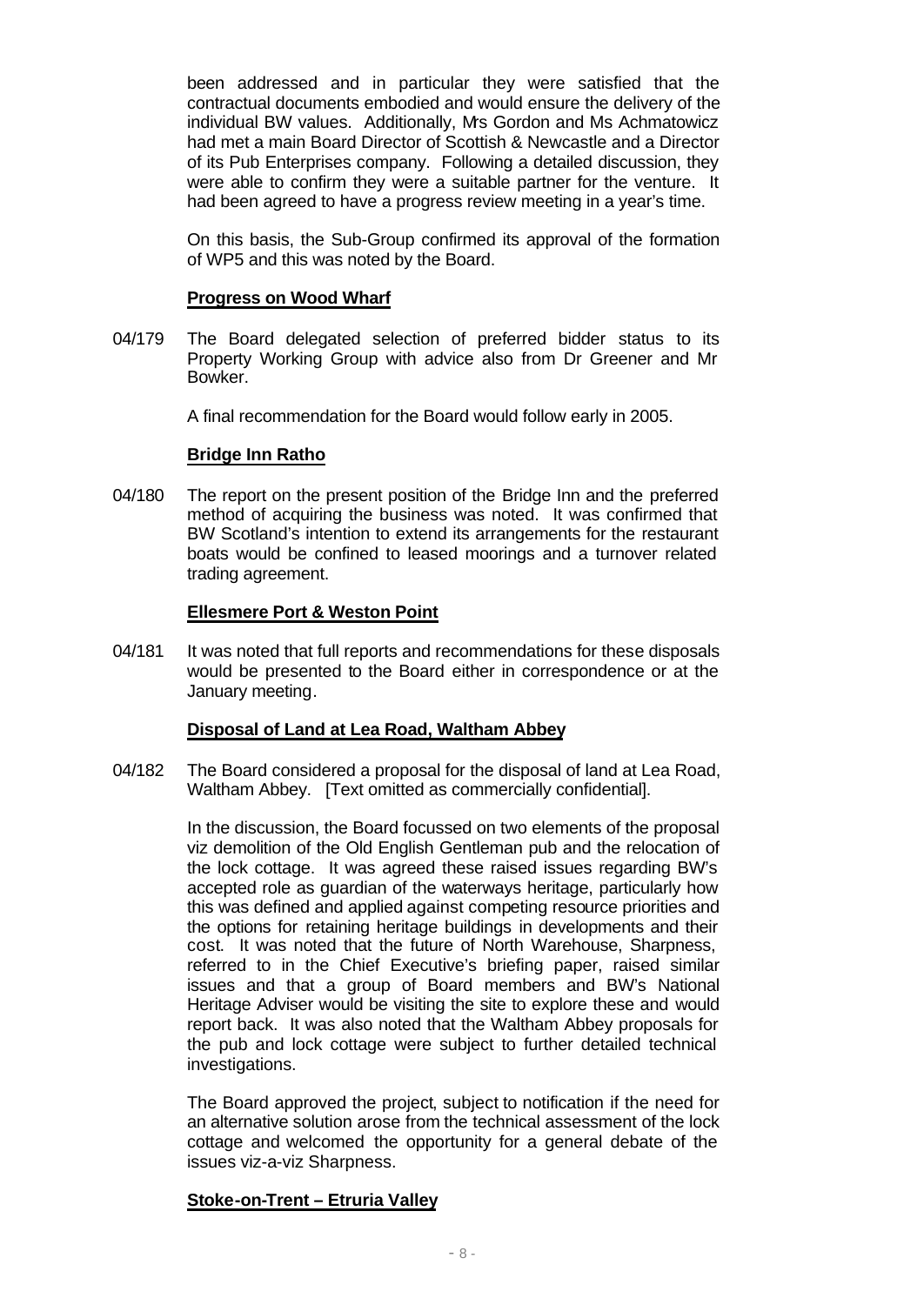- 04/183 The Board approved:
	- the purchase by BW of a 49% shareholding in Festival Waters Limited. BW Board members of the Company to be Messrs. Cochrane, Griffiths and Coates;
	- •
	- [Text omitted as commercially confidential].

# **ISIS – Ilford & Thurrock**

04/184 The Board agreed revised terms for the disposal of the Ilford and Thurrock sites to ISIS. [Text omitted as commercially confidential].

## **Industrial Premises at Selco Way Minworth**

04/185 Disposal of Selco Way industrial premises had been approved by the Board in correspondence and was formally noted. [Text omitted as commercially confidential].

# **HEALTH & SAFETY MANAGEMENT PROGRESS REPORT**

04/186 The Technical Director introduced BWB 3162.

Mr Sim confirmed that September was the first month ever with no reportable accidents within British Waterways.

The Legal Director then advised the Board that he had commissioned an enquiry on his behalf into the circumstances of the death of David Moore, a diver employed by a diving contractor. The contractor had been engaged to assist in the installation of a dam in preparation for an inspection of Upper Lode Lock on the River Severn. Mr Moore had died following an incident that occurred whilst he was engaged in that work. The incident was subject to a joint inspection by the Police and the HSE.

The Technical Director, who was leading the enquiry for the Legal Director, described circumstances of the accident known to date. He advised that it was premature to draw any conclusions whilst the various investigations were in progress. BW was helping the investigations in every way it could, including putting in a steel cofferdam further up river to allow dewatering of the lock.

Mr Sim added that the diving supervisor had control of the work under the Diving at Work Regulations and he made the required safety risk assessment.

It was agreed the Board would be kept informed of progress.

# **THE WATERWAYS TRUST**

04/187 The Board noted BWB 3159, the regular update on progress of the Waterways Trust and its contract to provide services to BW.

> It was noted that the Chief Executive, who was attending a dinner with the Trustees, would decide a suitable date and venue for a joint Trustees/BW Board event.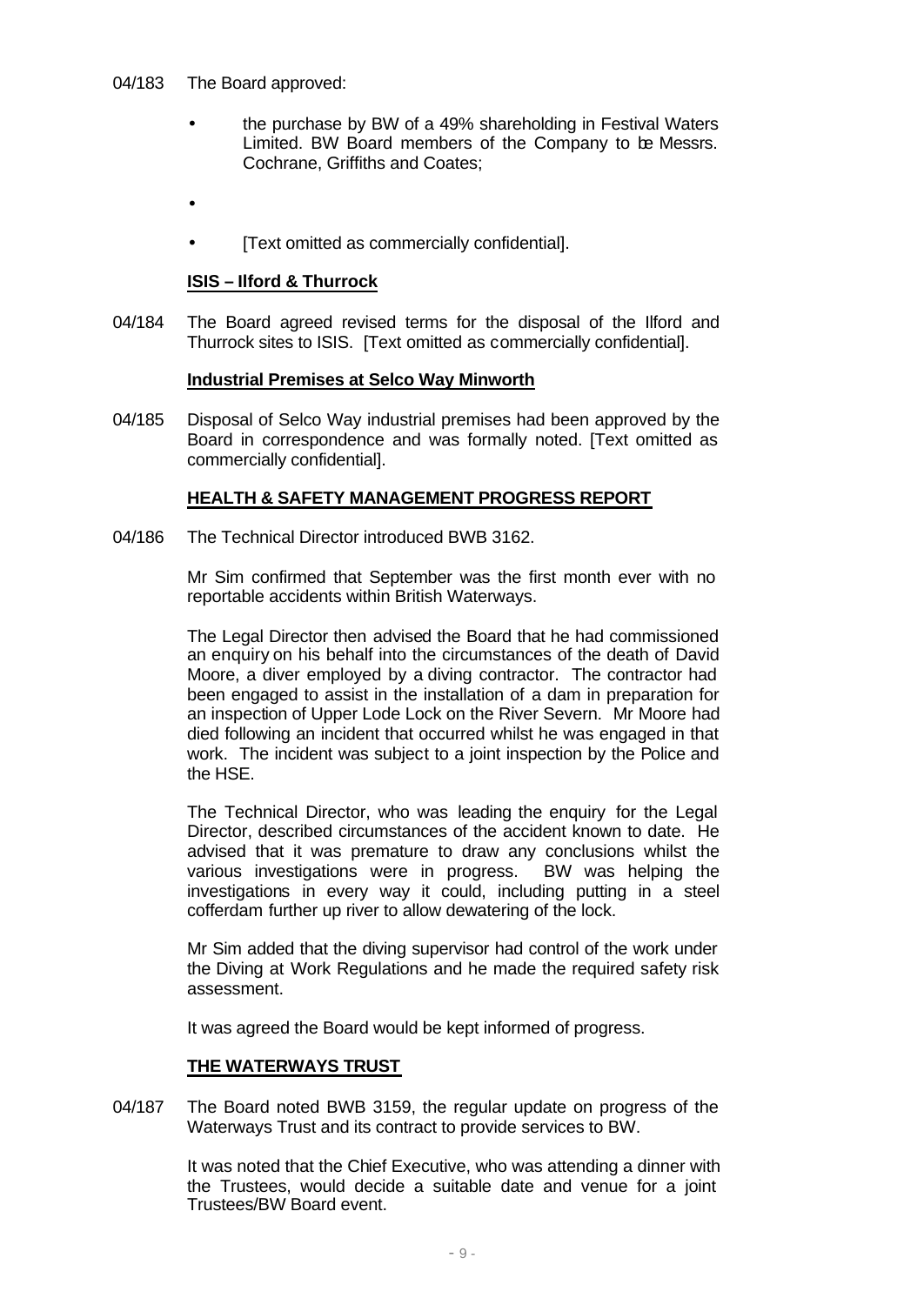## **AUDIT COMMITTEE MEETING**

04/188 The Board noted the Minutes of the Audit Committee held on 17 September 2004.

# **FORMAL RESOLUTIONS**

04/189 The Board considered BWB 3163 by the Legal Director and agreed the following formal resolutions.

## **Bank Mandate**

- 04/190 The Board resolved to approve the following additions to the Royal Bank of Scotland (National Westminster Bank) Mandate:
	- **(i)** Add Maureen Webber as Accounting to Reporting Manager;
	- **(ii)** Add James Green as Management Accountant.

## **Authorised Signatories to the BW Seal**

04/191 The Board resolved that Alison Clegg, Jackie Lewis and Stephen Mendham be authorised to authenticate the application of the seal of the British Waterways Board to any document or instrument requiring execution by the Board.

> AND that the authorisation of Christopher Peachey to authenticate the application of the seal be revoked with effect on and from 1 January 2005.

### **Assignment of Finance Leases relating to the Millennium Link**

04/192 The Legal Director explained that National Australia Finance (Equipment Leasing) Limited ("NAF(EL)") had requested that their interest in the Millennium Link finance lease arrangement be assigned to another group company (National Australia Finance (Integrated Leasing No. 1) Limited) ("NAF(IL"). The Millennium Link Trust ("MLT"), the Millennium Commission ("MC") and Scottish Enterprise ("SE") were also involved in the transaction.

The latest agreed drafts of the following documents were tabled:

- **(i)** Deed of Novation & Amendment between NAF(EL), NARF(IL), BW and MLT in relation to a Financial Agreement dated 31 May 2000 between NAF(EL), MLT and BW and a Development Agreement dated 31 May 2000 between NAF(EL), MLT and BW;
- **(ii)** Novation & Amendment Agreement among NAF(EL), NAT(IL), BW and MLT in relation to an Option Agreement dated 31 May 2000 between NAF(EL), BW and MLT and a Renunciation Agreement dated 31 May 2000 between NAF(EL), MLT and BW;
- **(iii)** Assignation made by NAF(EL) to NAF(IL) with the consent of BW and MLT in relation to a lease between NAF(EL) and MLT dated 31 May 2000 (the"Superior Lease Assignation");
- **(iv)** Acknowledgement of intimation in respect of the Superior